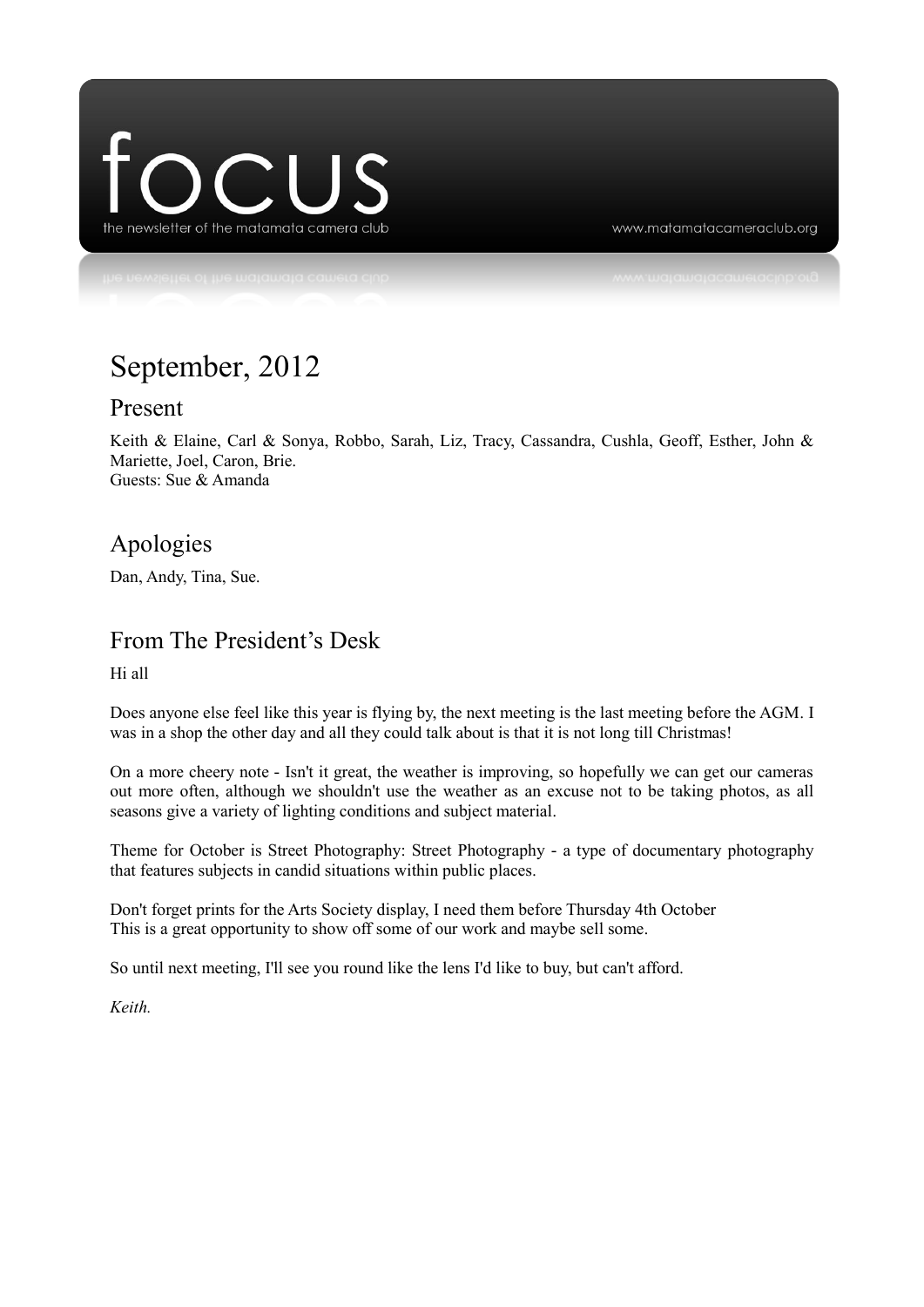### Aliah Jan Workshop

12 members took advantage of Aliah Jan's workshop a couple of weekends back. The day covered a good look at Aliah's work, including her commercial & personal work as well as her PSNZ-winning AV's. This was followed by a discussion of the details of putting together a AV slideshow followed by a couple of hours for a shoot around town. We then did some post-processing of the day's images then a took more detailed look at creating a slideshow using the ProShow software. Later Leonie 'took the stage' talking about her work with pinhole photography.

Many thanks Aliah and Leonie, it was a fantastic day!

The ProShow software is available online here<http://www.photodex.com/>

### Matamata Society Of Arts

We have been invited again this year to exhibit images at the Matamata Society Of Arts exhibition which begins on the 9<sup>th</sup> October. This is an opportunity to not only show, but possibly sell, your work. If you wish to have your work exhibited, please have it ready to display and get it to Keith no later than the  $4<sup>th</sup>$  October. If you are offering the work for sale, don't forget an asking price!

### New Image Sizes

Following a recent move from the PSNZ, sizes for digital images submitted have been increased to **1920 x 1080** pixels, or Full HD 1080p.

Effective immediately, please resize your digital images submitted for both theme and open sections to these new dimensions. We will accept the old sizing through to the end of the year, but from the start of 2013, the new sizing will be the standard.

### New Projector

And following the new image sizing above, we also have a fantastic new Full HD projector and Screen capable of displaying your images to their full advantage!

This was put to good use at the recent workshop and really is a vast improvement over the old projector.

### Grading Movements

Congratulations to the following for moving up a grade due to their great recent results; From C to B-Grade: Cassandra From B to A-Grade: Keith, Sonya & Tracey.

### Pohlen Hospital Fundraiser

Pohlen Hospital are holding a fundraising auction and are looking for an image of Wairere Falls to be printed and auctioned. If you have an image you would like to supply, please contact either Keith or Robbo.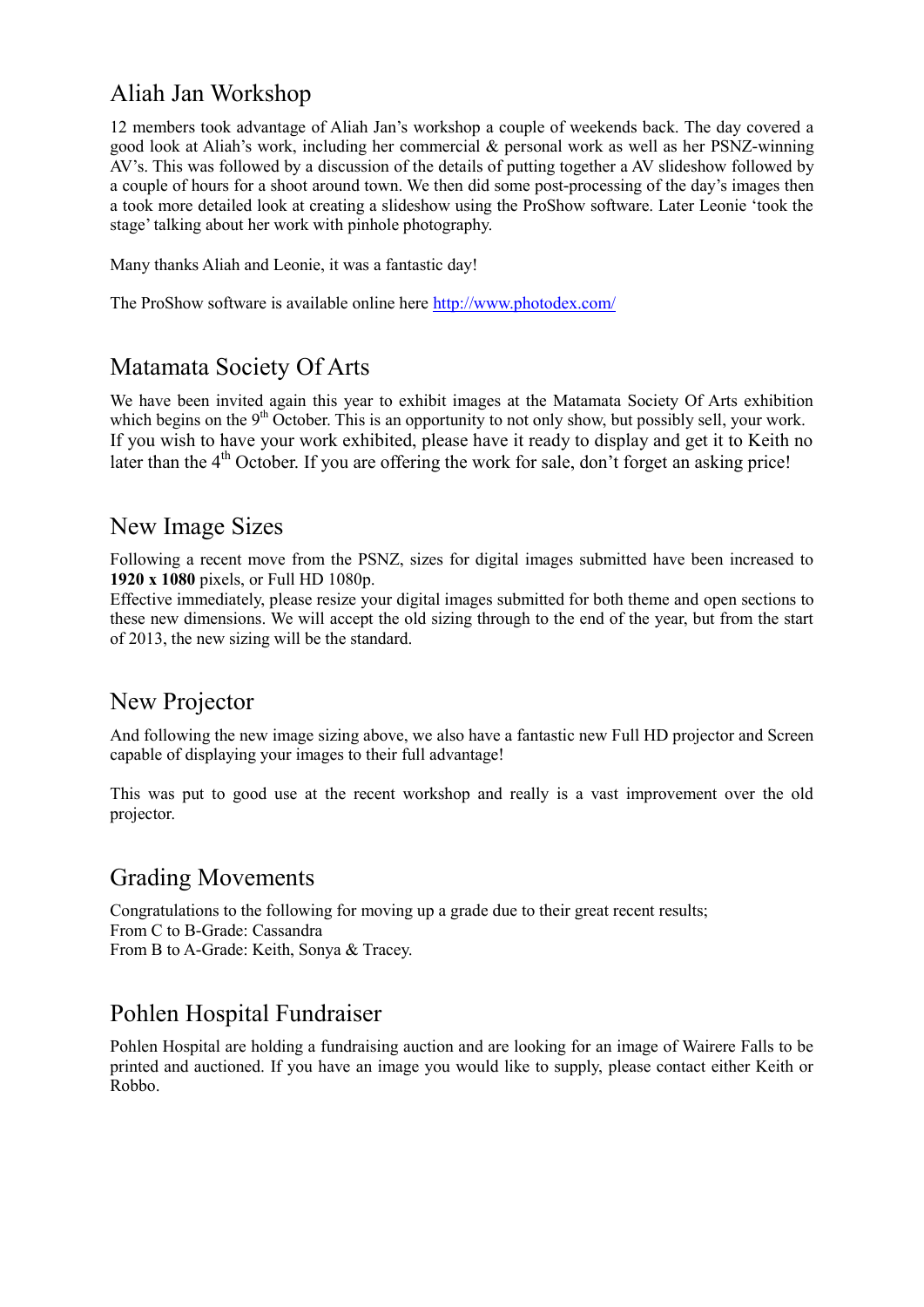### Tower Road Motel

The Tower Road Motel has also contacted the club looking for images of local icons – the Tower Museum, Wairere Falls etc – for canvas prints to be displayed in their motel units. This is an opportunity to get your work seen and even make a little coin. If interested contact the motel directly on 07 888 6112.

## Scott Kelby's 5<sup>th</sup> Annual Worldwide Photowalk

Date: Saturday, October 13, 2012 Time: 10:00am - 12:00pm Location Details: Steele Park, opposite "The Cook" Bar & Cafe. After the walk, meet at: Refreshments, lunch etc. available at "The Cook" <http://worldwidephotowalk.com/walk/hamilton-waikato-new-zealand/>

#### Events

07-29 Sept – World Press Photo Exhibition, The Atrium, Wintec, Hamilton. <http://www.worldpressphoto.org/>

09-11 Oct – Matamata Society of Arts – Art Exhibition at the memorial Hall

10-11 Nov – Armistice in Cambridge

### Around The Web

October theme 'On The Street'

[http://erickimphotography.com/blog/2012/08/5-things-stephen-shore-can-teach-you](http://erickimphotography.com/blog/2012/08/5-things-stephen-shore-can-teach-you-about-street-photography/)[about-street-photography/](http://erickimphotography.com/blog/2012/08/5-things-stephen-shore-can-teach-you-about-street-photography/)

Julian Ward Photographs <http://www.julianward.co.nz/> Silver & Light <http://vimeo.com/39578584>

### Correspondence

Correspondence is being emailed out to members as it arrives.

### 2012 Subscriptions

\$35.00 for individual member or \$50.00 for couples. We prefer payment by internet banking, but cash on club nights are also accepted. Only paid members are eligible to enter the monthly image critiques.

Account: Kiwibank Matamata Camera Club 38 9010 0534664 00 Reference: MCC Subs *First Name Surname*